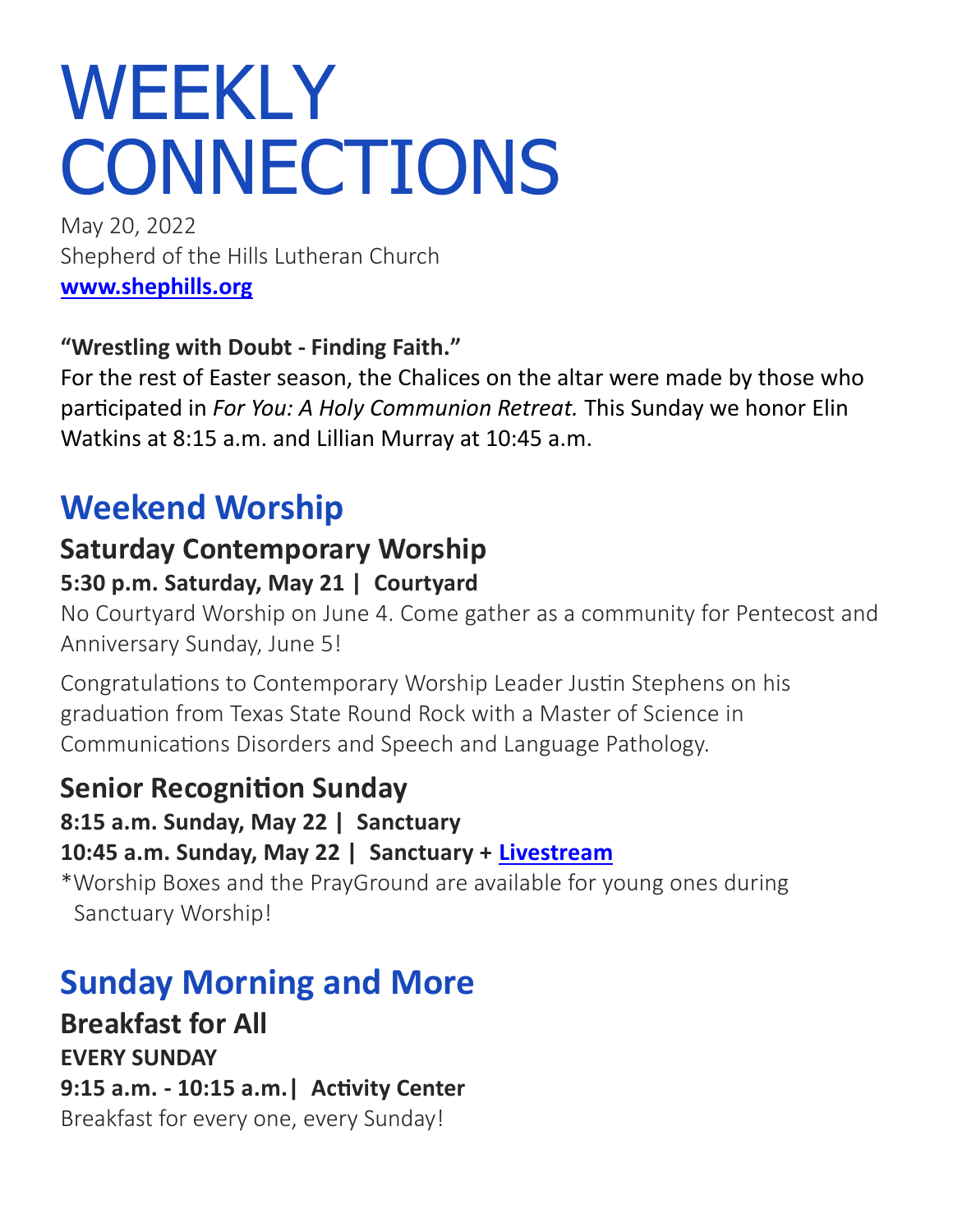### **Adult Bible Study EVERY SUNDAY 9:30 a.m. | Library + Zoom** An in depth study of the week's scripture. Contact [Ruby Cadenhead.](mailto:rubies61@gmail.com) Zoom - Meeting ID: 882 7978 6819 Passcode: 267585

[Click here to join the Zoom](https://us02web.zoom.us/j/88279786819?pwd=Uytzc1NsT0xCWlM5dnVCMlBFZ1djUT09)

#### **Groundbreaking and Cake! THIS SUNDAY**

### **10:15 a.m. | Courtyard**

Meet in the courtyard this Sunday for the Butterfly Center Renewal Groundbreaking and Senior Recognition Sunday! Grab a shovel and some cake! If it rains, we'll meet in the Fellowship Hall.

# **Save the Date!**

# **Pentecost + Anniversary Sunday**

#### **SUNDAY, JUNE 5**

#### **Noon - 2:00 p.m. | Activity Center + Solomon's Porch**

Nothing says celebration like a BBQ lunch with friends! Come dig in and catch up as we celebrate Pentecost and our 45th Anniversary with lunch, a bouncy house for the kids, and music by Thom McNeil's band, Sundown by Morning. Don't forget to wear your red!

# **Calendar**

Go to Realm Events or the website for a full listing of events

### **All Church Serve**

#### **THIS SATURDAY, MAY 21**

#### **9:00 a.m. - 12:00 p.m. | Butterfly Center**

Help us move boxes and furniture into the on-site storage containers. There'll be breakfast if you get here early!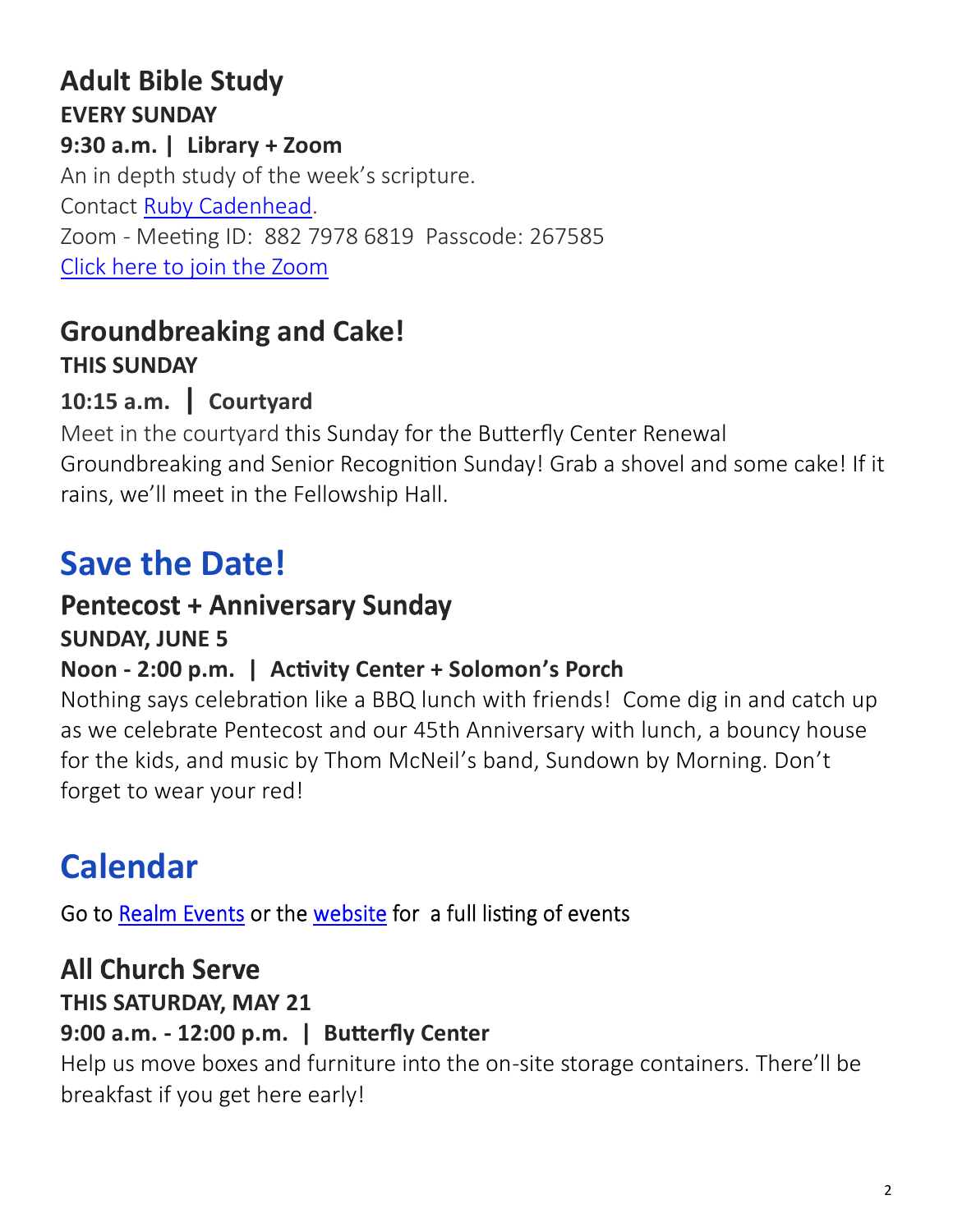### **Pickleball CANCELED THIS SATURDAY, MAY 21**

No pickleball this weekend! You can still be a part of the team and come help empty the Butterfly Center as a part of All Church Serve. Contact [Pr. Tom](mailto:tom@shephills.org) .

## **Bread for All (BFA) Food Pantry Collection**

#### **EVERY SATURDAY + SUNDAY**

**9:00 - 11:00 a.m. | Courtyard on Saturdays**

**8:00 a.m. - Noon | Gathering Space on Sundays**

Bread for All needs mac n' cheese and dried pasta (no spaghetti please).

### **PALS (Parents of Addicted Loved Ones) EVERY MONDAY**

#### **7:00 - 8:30 p.m. | Library + Zoom**

You can now join us on Zoom! The free weekly meetings are for parents and family members (over the age of 18) of loved ones who struggle with addiction. You are not alone!

Zoom Meeting ID: 821 4966 4802 Passcode: 347213 [Click here to join the Zoom](https://us02web.zoom.us/j/82149664802?pwd=UW1Tc3NOdEpQbXBSQlZWY0NMZ1J0QT09)

For more information about this group and others in the surrounding Austin area and other cities, visit the website, [www.palgroup.org](http://www.palgroup.org)

### **Firm Believer Yoga**

**TUESDAYS - NEW LOCATION! 5:30 p.m. | Rm 203 + [Zoom](https://us02web.zoom.us/j/88431433954?pwd=T2g1RG1JRk5xNUpEZ2VHd0FNUHFadz09)** Contact [Richard Arndt.](mailto:richardlarndt@gmail.com)

**Pickleball TUESDAYS 5:30 p.m. | Activity Center**  Contact [Pr. Tom](mailto:tom@shephills.org) .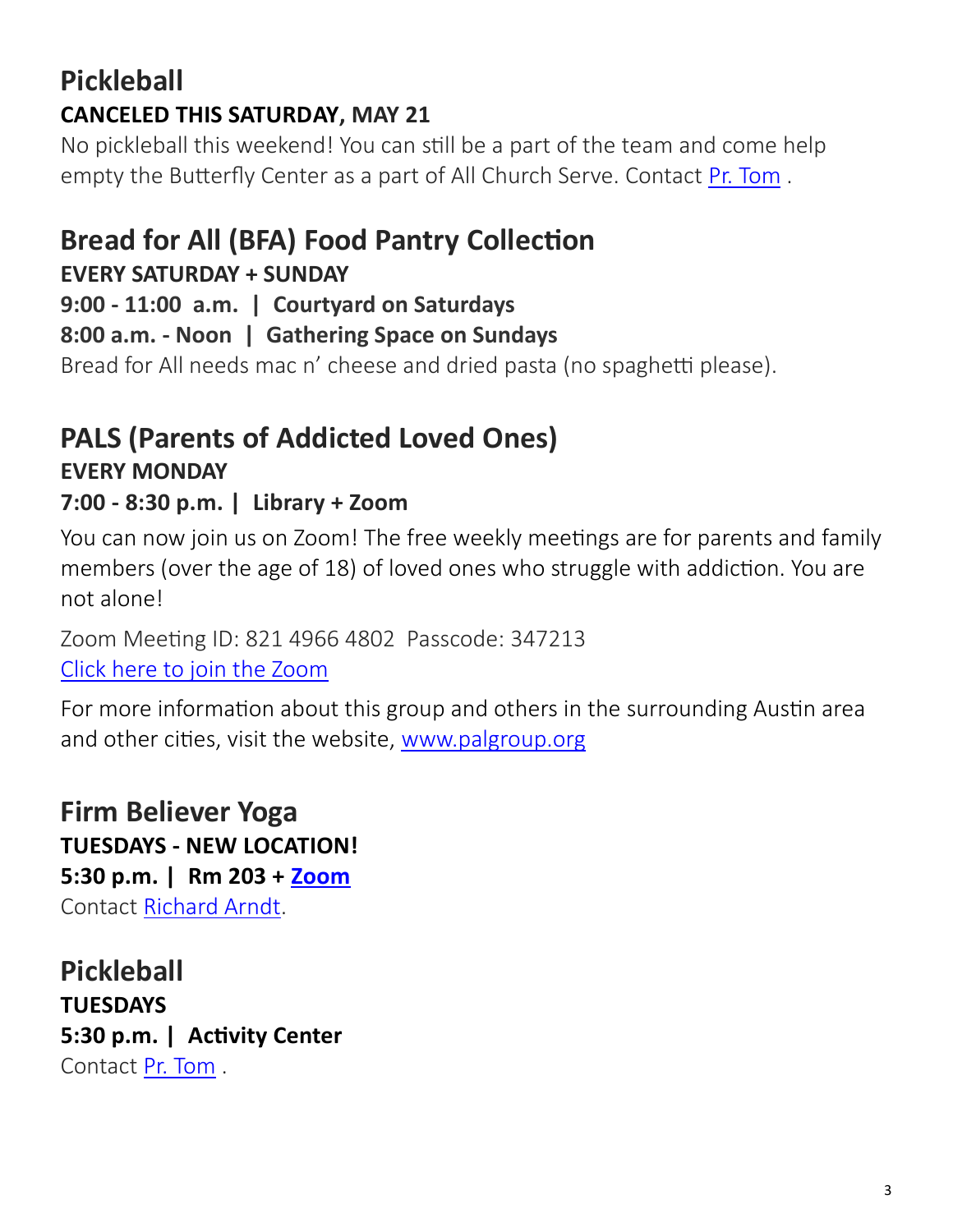#### **Wednesday Bible Studies WEDNESDAYS 7:30-8:00 a.m. Early Risers Bible Study | [Zoom](https://us02web.zoom.us/j/88431433954?pwd=T2g1RG1JRk5xNUpEZ2VHd0FNUHFadz09) 10:30 a.m. Wednesday Bible Study | Library + [Zoom](https://us02web.zoom.us/j/83923102323?pwd=YTk4UFBjWWNjU1YzenJqeTNMaE0yQT09)** Contact [Pr. Tom](mailto:tom@shephills.org) or [Pr. Lauren.](mailto:lauren@shephills.org)

# **Feed My People**

#### **TUESDAY, MAY 31**

#### **5:15 a.m. - 7:15 a.m. | 1300 Lavaca St.**

Do a good deed before you even go to work! Come help feed God's children breakfast at the Family Life Center of First United Methodist Church. [Click here](https://www.signupgenius.com/go/805094cabae2faaf94-feed3) for volunteer opportunities (greet, prep, serve, etc.) and to register. Contact [Weldon Allison.](mailto:weldon.allison.46@gmail.com)

**Coming Soon...**

# **Readers' Heaven**

# **STARTS A NEW BOOK!**

We have our next book! Ruby Cadenhead has invited us to read her favorite book - "Who Stole My Joy?" by Sandra Steen. (Careful - there is another book with the same title, but a different author!) The date of the discussion will be Thursday, July 28th and Ruby will lead the discussion.

The book is extremely hard to find, but Readers' Heaven has secured 7 copies and will be reading them on rotation. If you want to join Readers' Heaven in reading this book, [email Karen Flint!](mailto:karenflint@me.com?subject=Readers%E2%80%99%20Heaven)

### **Upbring Golf Tournament**

### **MONDAY, JUNE 27**

#### **7:00 a.m. | Golf Club at Star Ranch**

Join us for the Upbring Golf Tournament benefiting Foster in Texas, New Life Children's Center, and BeREAL.

Contact [Pr. Tom](mailto:tom@shephills.org) or [Bill Dawson](mailto:bill@shephills.org) to sign up for the ShepHills' team!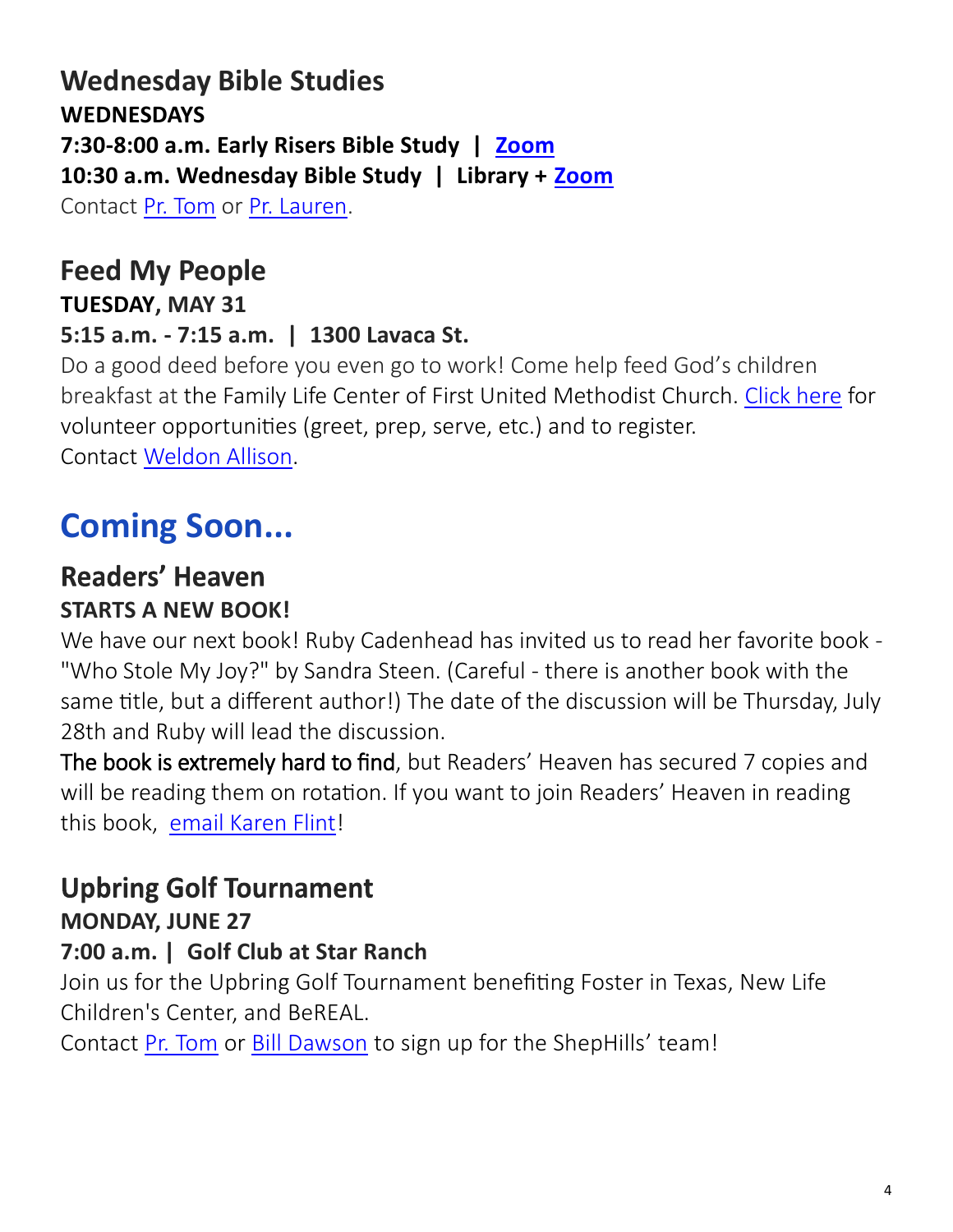# **Celebrate!**

# **2022 Graduates**

Evan Starnes, son of Gayle Yenawine and Glenn Starnes, is graduating from Westlake High School and will attend UT Arlington.

Maria Birzer, granddaughter of Elnora and Ken McDonald, is graduating from Hillsdale Academy in Hillsdale, Michigan.

Weston Eastwood, son of DeeDee Eastwood, is graduating from The University of Texas at Dallas with a degree in Mechanical Engineering.

Cora Lea Jackson, granddaughter of Dee and Robert Jackson, is graduating from the Science and Tech Program of Eleanor Roosevelt High School in Greenbelt, MD, and will attend Vanderbilt University.

Will Johnson, nephew of Clay and Suzanne Johnson, is graduating from Walton School of Business at the University of Arkansas. He will be staying in Fayetteville and going to work for PAM Transport.

Carlee Kernodle, granddaughter of Ronny and Janice Pinckard, is graduating from Marietta College in Marietta with a dual degree in Special Education – Elementary Education.

Matthew Plummer, son of Linda Fiandaca, is graduating from Texas A&M in Mechanical Engineering.

Katherine Powell, daughter of Ted and Corky Powell, is graduating from the University of Houston Law School.

Ally Miller, daughter of Linda and Peter Miller, is graduating from the residency program in Internal Medicine at Legacy Health Portland Oregon. She will then attend Oregon Health and Science University for her fellowship training in Nephrology.

Brooke Schmidt, Butterfly Christian Preschool Teacher, is graduating from Arizona State University with a Bachelor of Arts in Psychology, with honors.

Ella Seidel, daughter of Denise and Brad Seidel, is graduating from Westlake High School. Ella received an appointment to the United States Air Force Academy.

Justin Stephens, Contemporary Worship Leader at Shepherd of the Hills, is graduating from Texas State University Round Rock with a Master of Science in Communication Disorders.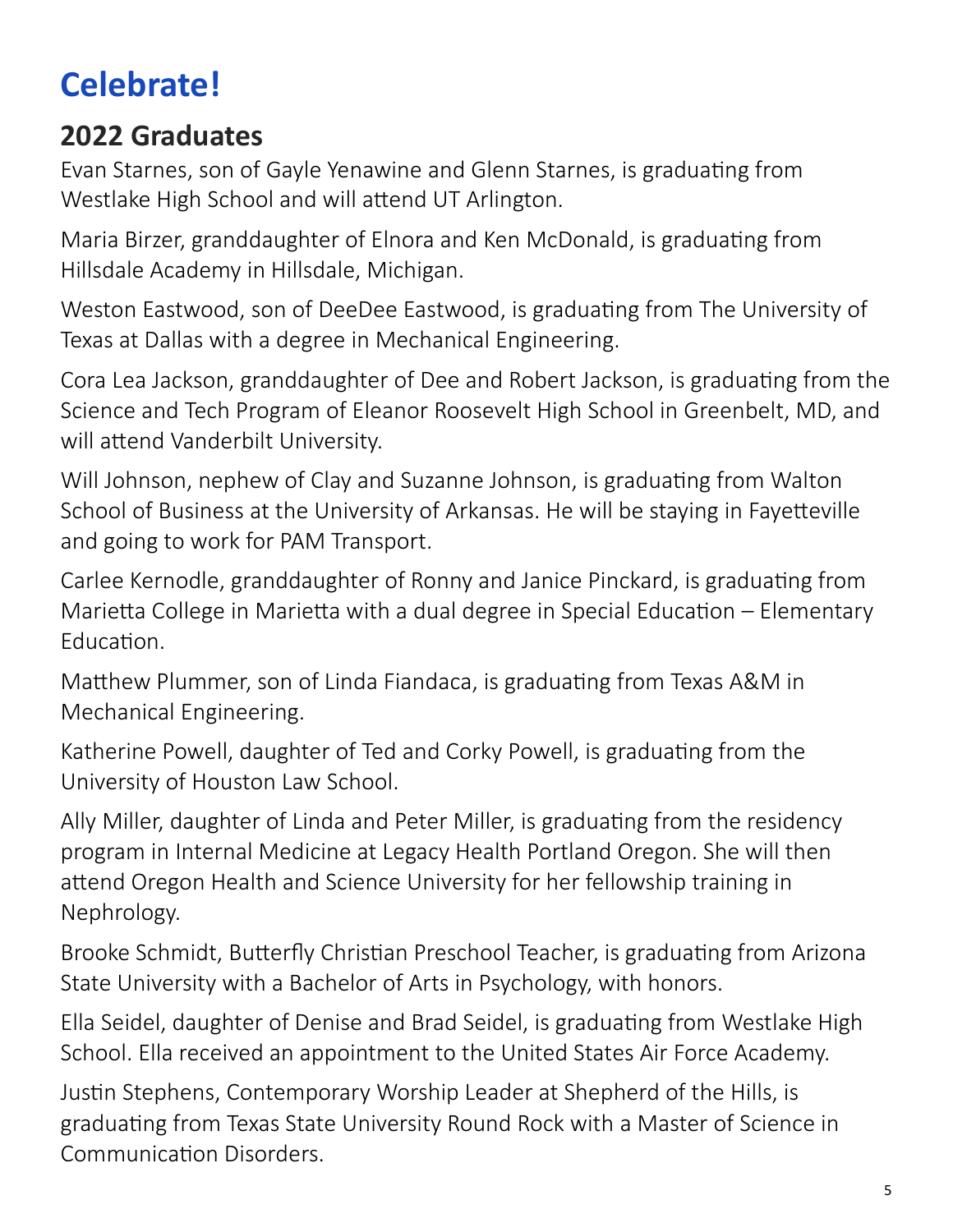Amanda Swanton, daughter of Sandy and Larry Smith, is graduating from the urology residency program at Dartmouth Hitchcock in New Hampshire. She will be completing a Fellowship in Boston for the next year.

Joel Timmons, Youth Director at Shepherd of the Hills, is graduating from Austin Presbyterian Theological Seminary with a Master of Divinity.

Lucas Vorkoper, grandson of Joan and Bob Vorkoper, is graduating from Mercer Island High School in Washington and will attend Case Western Reserve University.

The 4-Year-Old Classes of Butterfly Christian Preschool!

# **Giving**

# **Beyond Capital Fund Appeal**

**Giving keeps growing!** 129 households are participating, with \$2,202,131 given and pledged to date towards our

\$3 million goal. [Click here](https://shephills.org/beyond/) to learn more and make your pledge. Want to give some sweat equity? Come to All Church Serve and help us. Learn more under Calendar Events. Thank you for being a part of our future!

# **Regular Giving**

Summer is here! Stay current with your giving while on the road by [giving online.](https://shephills.org/give/) Thank you for giving freely and joyfully!

# **Prayers**

We pray for Sandy Nielsen, Rodney Varner, Tom Smith, Walter and Stacia DeBill.

We pray for all graduates who are completing years of study and time invested in their future. We pray for God to bless the next steps of their journeys-- that wherever they go, they may know that God goes before, behind, and beside them.

We pray for all friends and Shepherd of the Hills members traveling to Greece and Germany this week. As they walk in the footsteps of Paul and experience the Passion of Jesus Christ in Oberammergau, Germany, may the inspiration of your Holy Spirit renew faith and grow hearts. We pray for all to stay well and for a safe return.